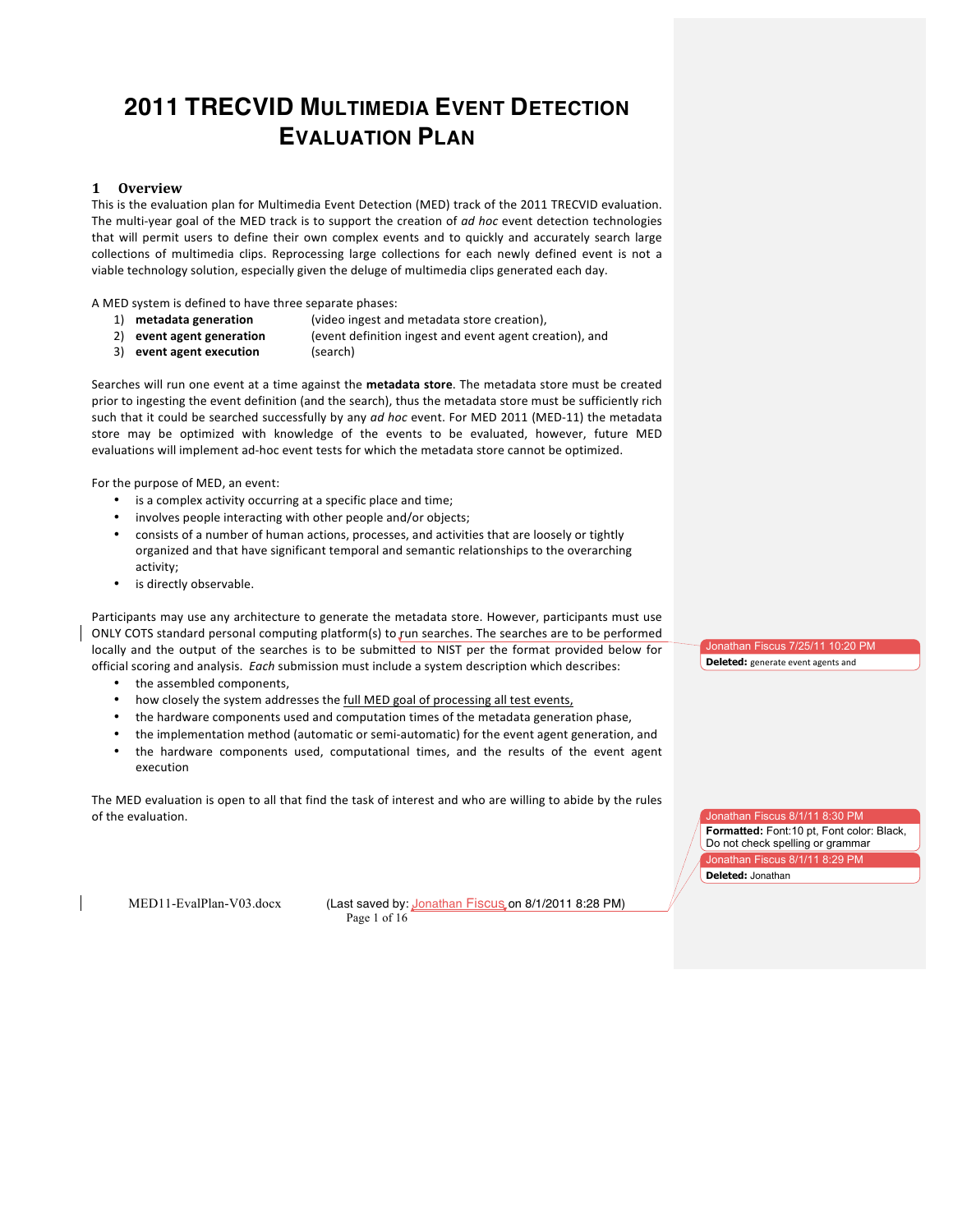## **2 Task**

The task is Multimedia Event Detection. The goal of the MED task is to build technologies capable of searching large collections of data using ad hoc events. Therefore, systems that process all ten test events will be referred to as **MEDFull**, while systems that process from one to nine events will be referred to as **MEDPart**.

Systems developed separately for *MEDFull* and *MEDPart* are not comparable and therefore comparison of such results will not be made by NIST. All participants must minimally build a *MEDPart* system but are encouraged to address the full challenge posed by *MEDFull*.

For each event search the system is to generate:

• A Detection Threshold for the event: A probability value between 0 and 1 - an estimation of the detection score at or above which the system will assert that the event is detected in the clip.

A different threshold can be specified for each event. The threshold should be chosen to minimize *errors based on an operating point with a 12.5:1 miss-to-false-alarm probability ratio. This ratio* has been selected to support a typical search application where a user would not tolerate false *alarms on the first page of output.* 

A Score for each search collection clip: A probability value between 0 (low) and 1 (high) representing the system's confidence that the event is present in the clip.

The primary measure of performance will be based on a hard decision derived from the clip scores and event threshold.

## **2.1 System Inputs**

System inputs will be specified through a set of three Comma Separated Value (CSV)<sup>1</sup> tables which will be provided for each collection of clips<sup>2</sup>:

- The Event Database \*\_EventDB.csv files This%twoBcolumn%table%defines%the%**EventID** and%**EventNames**.
- The Clip Database \*\_ClipMD.csv files This five-column table contains the metadata for each clip in the collection. The fields are **ClipID**,%**MEDIA\_FILE**,%**CODEC**,%**MD5SUM** and%**DURATION**.
- The Trial Index Database \*\_TrialIndex.csv files This three-column table specifies the detection trials a system must perform. A detection trial is an (**EventID/ClipID**) pair for which a system must provide output. Each trial is identified with a unique TrialID. This file contains the full matrix of event/clip trials.

Two additional CSV tables are provided for training and system building:

MED11-EvalPlan-V03.docx (Last saved by: Jonathan Fiscus on 8/1/2011 8:28 PM) Page 2 of 16

Jonathan Fiscus 8/1/11 8:30 PM **Formatted:** Font:10 pt, Font color: Black, Do not check spelling or grammar onathan Fiscus 8/1/11 8:29 PM

**Deleted:** Jonathan

See Appendix C for the CSV file format specification.

<sup>&</sup>lt;sup>2</sup> These tables are the authoritative sources for system inputs. Participants should avoid using directory listings of the collections as inputs because the tables are an experimental control mechanism.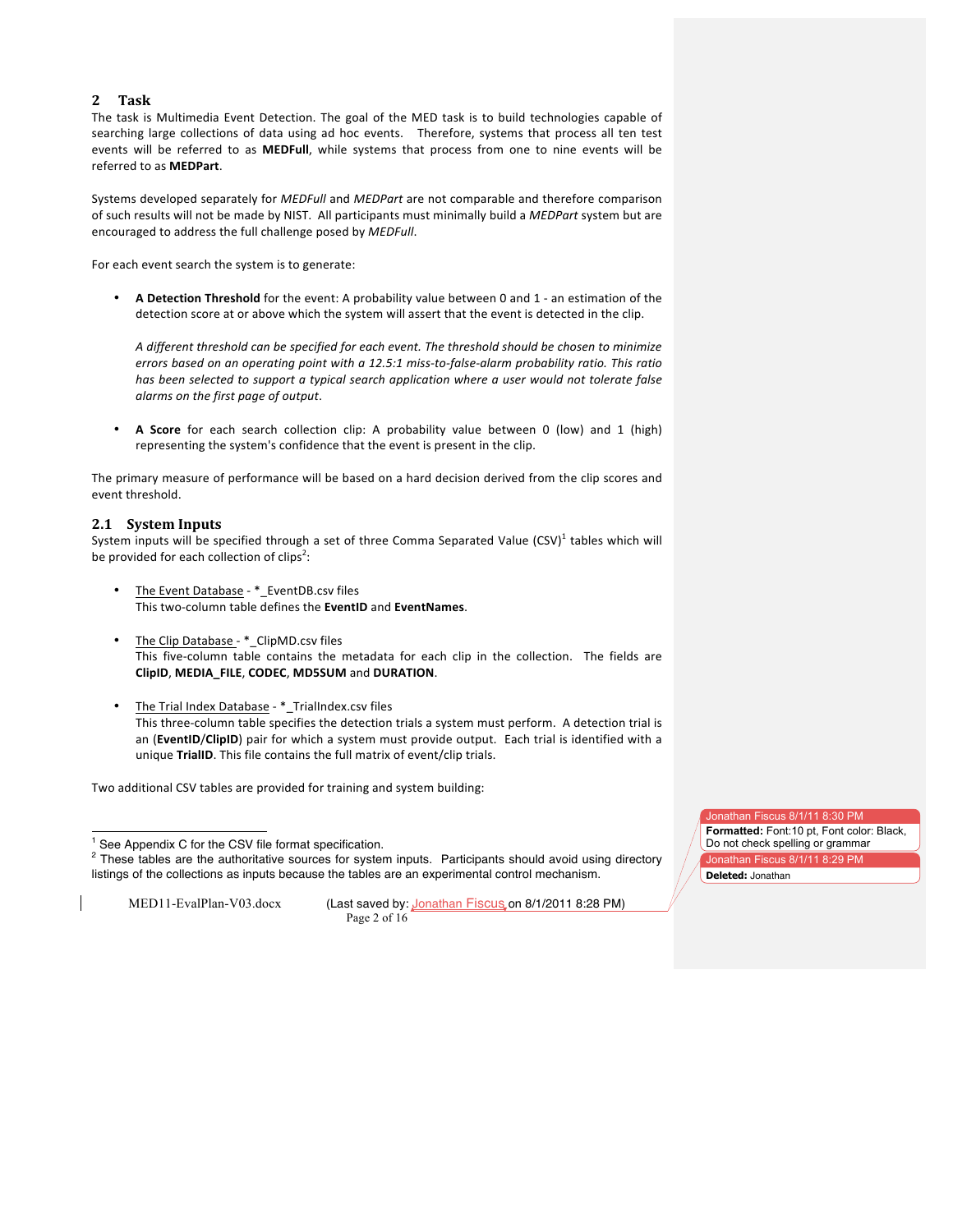The Event Judgment Database - \*\_JudgementMD.csv files This multi-column file contains the clip-level event judgments (positive, near\_miss, not\_sure, and related) and additional annotations for (**EventID/ClipID**) pairs.

The table does not contain the full matrix of pairs. Rather, it contains only the human judgments *made during data collection.* 

The Reference Database - \*\_Ref.csv files This two-column table specifies ground truth.

*The file defines for each TrialID whether or not it is a "target" trial (contains an instance of the event) or a "non-target" trial (does not contain an instance of the event). The file contains the full matrix of EventID/ClipID pairs using information derived from the Event Judgment Database.* 

## **2.2 System Outputs and Documentation**

For each submitted run to be considered complete and valid, participants must provide the information requested in this section. The requested information is a crucial element required for the research community to properly interpret the performance results.

## **2.2.1 System Description**

The purpose of the system description document is to provide a list of the resources and techniques used to build the MED system and it identifies the computing resources and time required to process the test set.

See Appendix B section B.1 for the template that covers the *minimum* requirements of the system description document.

## **2.2.2 Event Agent Execution Reporting**

A MED system processes the metadata store detecting instances of each event independently. For each system submission, two output files must be created using Experiment Identifiers (EXP-ID) which describe the characteristics of the run (see Appendix B for the definition of *EXP-ID*):

1. <EXP-ID>.threshold.csv

Each line will contain information pertaining to the processing of a single event. Events not processed should not be included in the file. The 3 fields in this file will be:

- EventID: the Event ID processed copied from the event database file.
- **DetectionThreshold**: A floating point probability value between 0 and 1
- **DetectionTPT**: A value indicating the number of hours used during the event agent execution *phase* for the event.
- 2. <EXP-ID>.detection.csv

Each line will contain information pertaining to the processing of a single trial. The 2 fields in this file will be:

MED11-EvalPlan-V03.docx (Last saved by: Jonathan Fiscus on 8/1/2011 8:28 PM) Page 3 of 16

Jonathan Fiscus 7/25/11 10:27 PM **Deleted:** and trial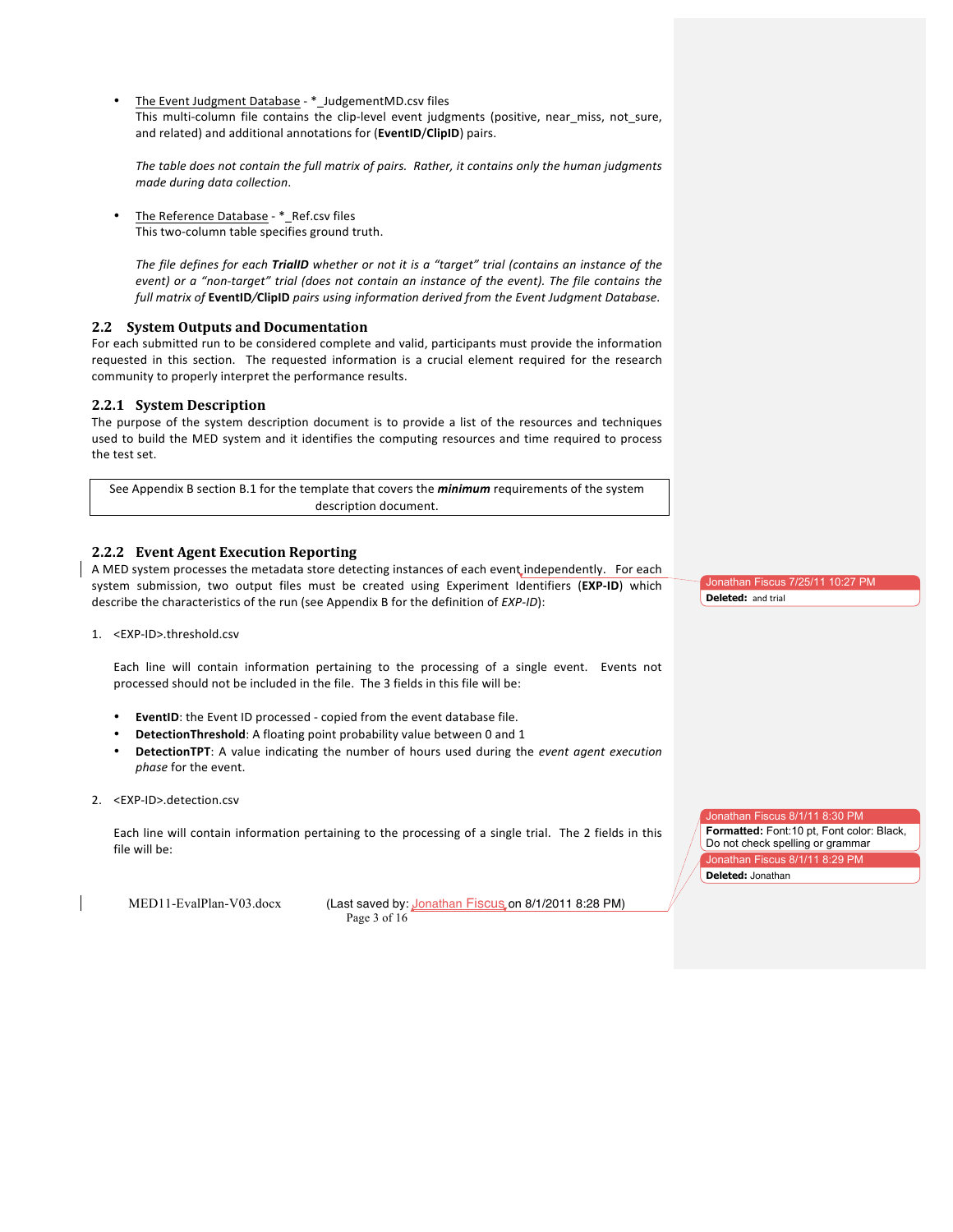- 1. **TrialID**: The Trial ID processed copied from the input trial index file.
- 2. **Score**: A probability value between 0 (low) and 1 (high)

#### **3 Data Resources**

Internet multimedia data (i.e., video clips containing both audio and video) will be provided to registered MED participants. The data, collected by the Linguistic Data Consortium (LDC), consists of publically available, user-generated content posted to the Internet video hosting sites. The LDC will be the distribution point for the collection.

The video is provided in MPEG-4 formatted files. The video will be encoded to the H.264 standard. The audio will be encoded using MPEG-4's Advanced Audio Coding (AAC) standard.

See http://www.nist.gov/itl/iad/mig/med11.cfm for data licensing and acquisition instructions

Data will consist of *event kits*, *training resources*, and "blind" *testing resources*.

## **3.1 Event Kits**

There will be 15 events in MED-11, 5 events will be designated as training events and 10 will be used as testing events. The event names and their designation are listed in Table 1.

| <b>Testing Events</b>                      |
|--------------------------------------------|
| <b>Birthday Party</b>                      |
| Changing a vehicle tire                    |
| Flash mob gathering                        |
| Getting a vehicle unstuck                  |
| Grooming an animal                         |
| Making a sandwich                          |
| Parade                                     |
| Parkour                                    |
| Repairing an appliance                     |
| Working on a sewing project                |
| Table 4: MED 44 Teatrice and Tables Evants |

**Table 1: MED-11 Training and Testing Events**

Events will each be defined via an **event kit** consisting of:

| event name                  | A mnemonic title for the event.                                                    |
|-----------------------------|------------------------------------------------------------------------------------|
| event definition            | A textual definition of the event.                                                 |
| event explication           | An expression of some event domain-specific knowledge needed by                    |
|                             | humans to understand the event definition.                                         |
|                             | A textual listing of some attributes that are often indicative of an event         |
| evidential description      | instance. The evidential description provides a notion of some potential           |
|                             | types of visual and acoustic evidence indicating the event's existence but it      |
|                             | is not an exhaustive list nor is it to be interpreted as required evidence.        |
|                             | Two forms of illustrative videos will be supplied:                                 |
|                             | "Positive": (100+) clips that contain at least 1 instance of the event<br>1)       |
| illustrative video examples | "Near Miss": (<10) clips with content closely related to the event but<br>2)       |
|                             | lacking critical evidence for a human to declare the event occurred <sup>3</sup> . |

 $3$  For MED-11, the near miss clips will be identified in the clip collection, not in the event kits.

MED11-EvalPlan-V03.docx (Last saved by: Jonathan Fiscus on 8/1/2011 8:28 PM) Page 4 of 16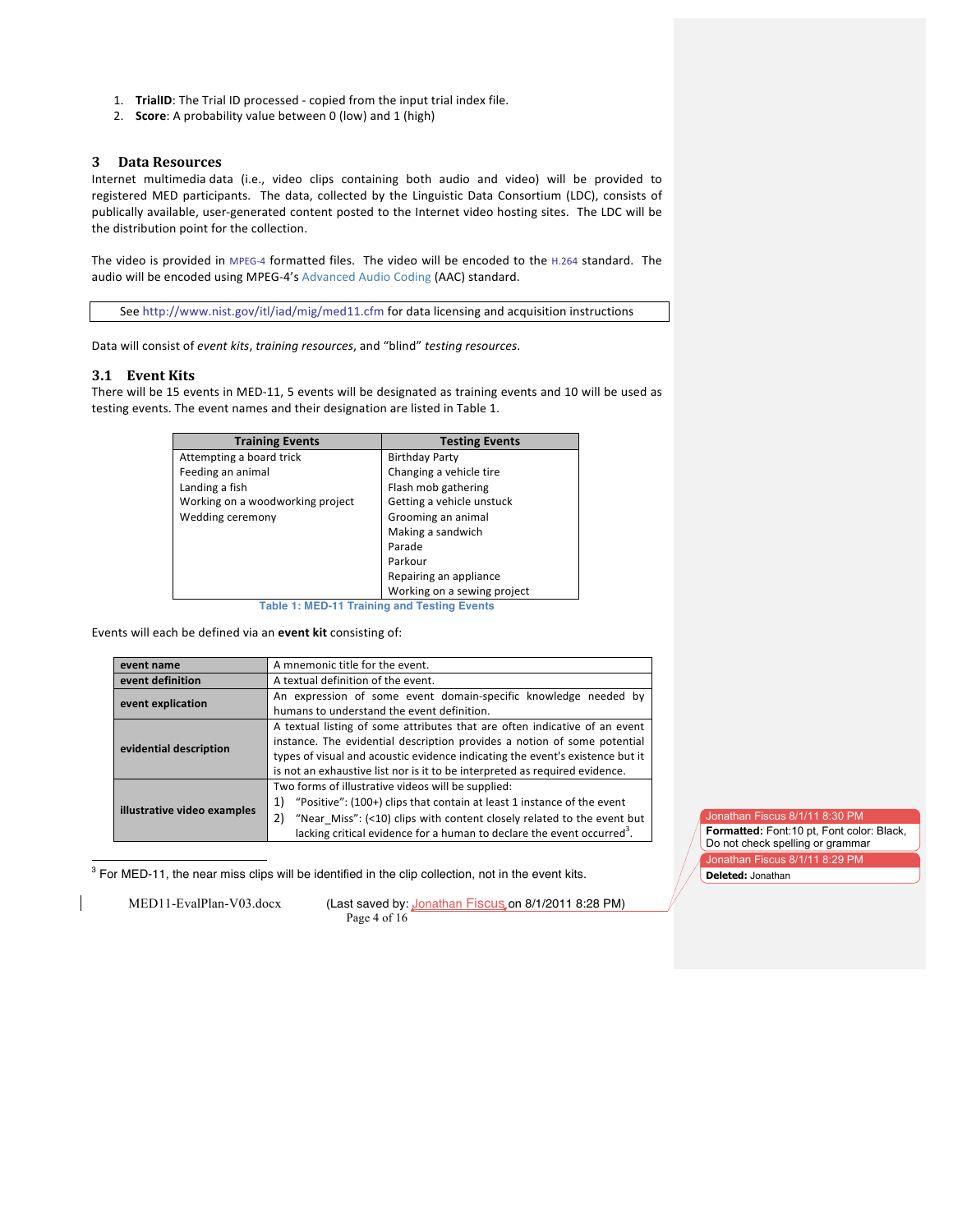| "Related": (<100) clips that contain one or more of the same or similar<br>types of people, objects, locations, and/or actions associated with the<br>target event, but does not meet the requirements to be a positive<br>instance. |
|--------------------------------------------------------------------------------------------------------------------------------------------------------------------------------------------------------------------------------------|
| <b>Table 2: Components of an event kit</b>                                                                                                                                                                                           |

Participants may use all resources supplied in the events kits, and any ancillary information provided in accompanying CVS tables, for system development and testing.

## **3.2 Training Resources**

Two multimedia collections will be provided for training which participants may use for research, development testing, and error analysis of development testing. Both collections will include truth data. There are no MED '11 evaluation rules or restrictions governing how participants are to use the training resources in conjunction with the training and evaluation event kits.

#### **3.2.1 Training Collections from Previous MED Evaluations**

The first training collection is the MED-10 Pilot Evaluation data. This collection contains annotations for three events, "assembling\_a\_shelter", "batting\_in\_a\_run", and "making\_a\_cake". The data set consists of 94, 102, and 94 positive examples of clips respectively and 3178 background clips (near\_miss examples are annotated in an accompanying metadata table).

#### **3.2.2** New Training Collections

The second training collection is the transparent development data collection (DEV-T). DEV-T<sup>4</sup> is expected to be a 350hr collection consisting of about 11K clips. The collection will contain positive clips for the training events, near\_miss clips for both the training and testing events, and background clips.

#### **3.3 Testing Resources**

The test collection (MED11TEST) will be used for *blind testing*. MED11TEST is expected to be a 1000hr collection consisting of about 34K clips.

While MED11TEST will be used for blind testing, participants will have the data several months before the evaluation in order to debug their metadata generation process (prior to searching). Therefore, participants must adhere to the following rules:

- MED11TEST must be automatically processed to create the metadata store. Adaptation in the feature extraction process is permitted so long as the adaptation is fully automatic (no human *interaction*).
- Participants must not attempt to gain knowledge of MED11TEST properties or content by manually inspecting the video, clip metadata, output of the processing, or statistics developed during the processing<sup>5</sup>.
- The MED11TEST metadata store must be frozen, (i.e., it may not be regenerated or augmented), before the first search occurs.
- MED11TEST may not be used to influence the event agent generation phase.

MED11-EvalPlan-V03.docx (Last saved by: Jonathan Fiscus on 8/1/2011 8:28 PM) Page 5 of 16

 <sup>4</sup> DEV-T will be released in two parts; the first release will include all positive, all near\_miss, and several background clips. The second release will contain additional background clips.<br><sup>5</sup> An appropriate control method would be to have a non-team member process the MED11TEST data in

preparation for the evaluation.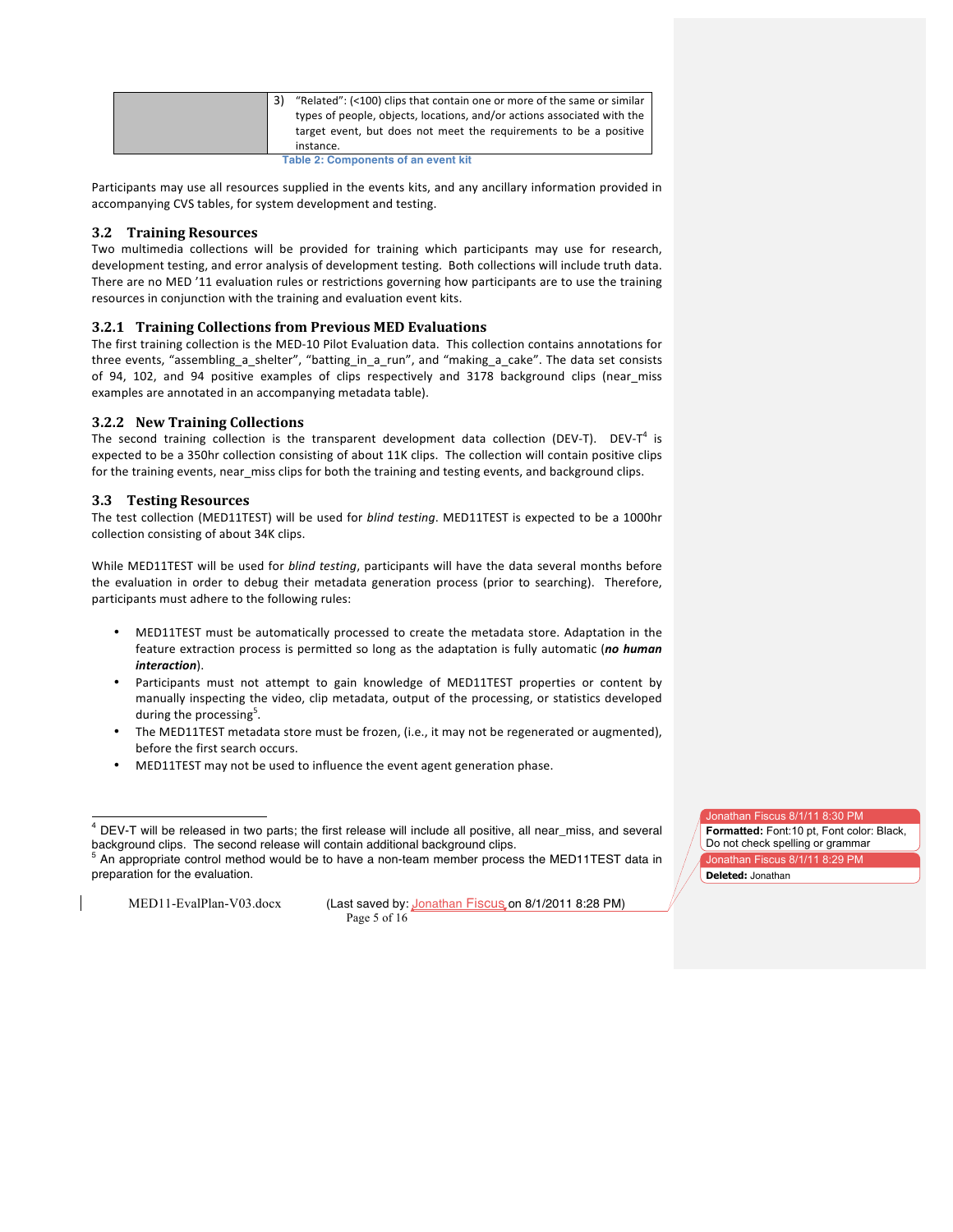## **4 Evaluation(Measures**

System output will be evaluated by how well the system detected MED events in MED11TEST and by the computing resources used to do so. The determination of correct detection will be at the clip level, i.e. systems will provide a response for each clip in MED11TEST. Each event will be scored independently.

MED system performance will be evaluated as a binary classification system by measuring performance of two error types: Missed Detection (MD) errors and False Alarm (FA) errors. NIST will report the primary performance measures for accuracy and processing speed, and a suite of diagnostic measures that may provide a deeper analysis of system performance.

## **4.1 Primary(Measures**

P<sub>MD</sub> and P<sub>FA</sub> for the event based on the Detection Threshold

NIST will report the following performance statistics by applying the event-specific Detection *Threshold* to the *Score* for each clip.

 $P_{MD}(E,DT) = #MD(E,DT) / #Targest(E)$  $P_{FA}$ (E, DT) = #FA (E, DT) / (#TotalClips - #Targets (E))

Where

| E.                   | $\rightarrow$ The event                                                                     |
|----------------------|---------------------------------------------------------------------------------------------|
| DT                   | $\rightarrow$ The detection threshold applied to the system's scores                        |
| $\#MD(E,DT)$         | $\rightarrow$ The number of positive clips for event E < the Detection Threshold            |
| $\#Targest(E)$       | $\rightarrow$ The number of positive clips for event E.                                     |
| $\texttt{HFA}(E,DT)$ | $\rightarrow$ The number of non-positive clips for event E $>$ = the Detection<br>Threshold |
| #TotalClips          | $\rightarrow$ The total number of clips in the testing collection                           |

#### Metadata Generation Processing Speed

NIST will report the *real-time* factor to complete all steps necessary to build the metadata store. *Real-time* factor is the Total Processing Time for the process (as reported in the system description) divided by the number of hours of video in the test collection.

#### **Event Agent Execution Processing Speed**

NIST will report the *real-time* factor for each event processed during the event agent execution phase.

## **4.2 Diagnostic Measures**

## Detection Error Tradeoff Curves

Graphical performance assessment uses a Detection Error Tradeoff (DET) [2] curve that plots the system's Missed Detection probabilities ( $P_{MD}$ ) and False Alarm probabilities ( $P_{FA}$ ) over the full range of the system's decision scores. The resulting graph provides error performance characteristics for alternative operating points.

MED11-EvalPlan-V03.docx (Last saved by: Jonathan Fiscus on 8/1/2011 8:28 PM) Page 6 of 16

Jonathan Fiscus 8/1/11 8:30 PM **Formatted:** Font:10 pt, Font color: Black, Do not check spelling or grammar Jonathan Fiscus 8/1/11 8:29 PM

**Deleted:** Jonathan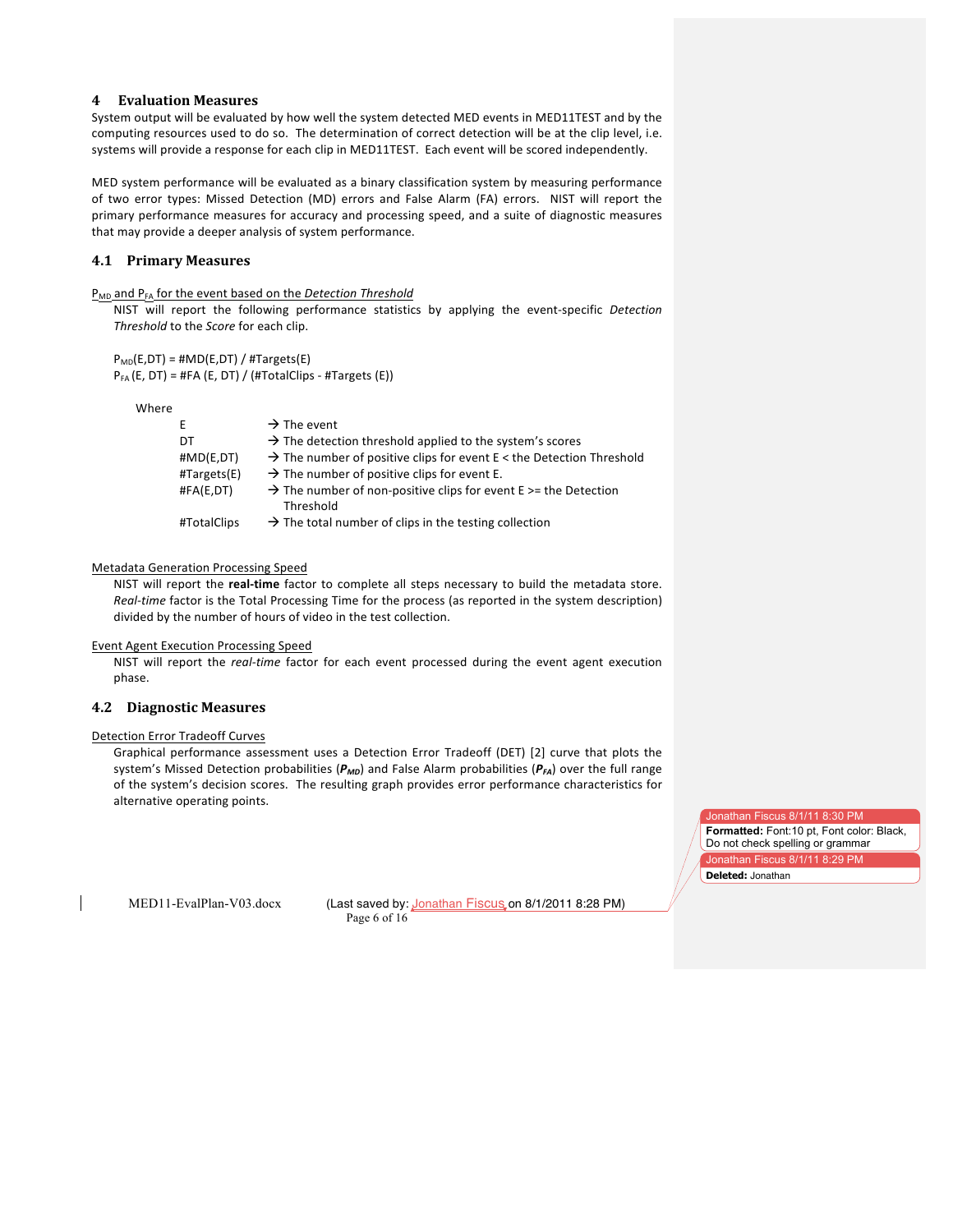#### **Actual NDC Computation**

The Normalized Detection Cost (*NDC*) function<sup>6</sup> is a weighted linear combination of the system's event specific missed detection and false alarm probabilities. ActualNDC is a specialized version of the *NDC* function in that the  $P_{MD}$  and  $P_{FA}$  are the probabilities based on the event *Detection Threshold* as reported. This measure may assist in forensic results analysis by computing a singlenumber measure of performance that is weighted by parameters that approximate the requirements of an application profile selected by NIST. NIST will use the following constants for the *ActualNDC*, *C<sub>MD</sub>*=80, *C<sub>FA</sub>*=1, *P<sub>Target</sub>*=0.001. Appendix A explains the formulation of the constants and the rationale for their selection.

## NDC at the Target Error Ratio

*NDC* at the Target Error Ratio (*NDC @ TER*) is a diagnostic metric based on an analysis of the DET Curve. It is the location of the intersection between the system's DET Curve and the Target Error Ratio line. The measure compares system performance at the same operating point by ignoring the system's *Decision* Threshold.

Given the chosen parameters for the *ActualNDC* function, the *TER* for MED-11 is:

$$
TER = \frac{Cost_{FA} * (1 - P_{Target})}{Cost_{MD} * P_{Target}}, \text{ where } Cost_{MD} = 80, Cost_{FA} = 1, \text{ and } P_{Target} = 0.001,
$$
  

$$
TER = \frac{1 * (1 - 0.001)}{80 * 0.001} = 12.4875
$$

The Minimum *NDC* is the point on the system's DET Curve where the minimum *NDC* occurs using the same cost constants as *ActualNDC*. The difference between the value of Minimum *NDC* and ActualNDC provides a quantitative indication of the benefit a system could have gained by selecting a better threshold based on the cost parameters.

#### **4.3 Evaluation Tools and Command Line Example**

NIST will use the Detection EVAluation (DEVA) tools within the NIST Framework for Detection Evaluation (F4DE) toolkit to score the evaluation submissions. The TRECVID MED '11 Scoring Primer document (DEVA/doc/TRECVid-MED11-ScoringPrimer.html within the F4DE release) contains instructions for how to use the scorer. NIST will use the following command line to evaluate MED systems.

```
%%DEVA_cli\
--profile MED11\
--outdir <OUTPUTDIR> \
--refcsv <DATA>_Ref.csv \
--syscsv <EXP-ID>.detection.csv:detection \
--syscsv <EXP-ID>.threshold.csv:threshold \
<DATA>_TrialIndex.csv:TrialIndex \
<DATA>_ClipMD.csv:ClipMD\
<DATA>_JudgementMD.csv:JudgementMD \
<DATA>_EventDB.csv:EventDB
```
Where,

6 NDC's derivation can be found in Appendix A

MED11-EvalPlan-V03.docx (Last saved by: Jonathan Fiscus on 8/1/2011 8:28 PM) Page 7 of 16

Jonathan Fiscus 8/1/11 8:30 PM

**Formatted:** Font:10 pt, Font color: Black, Do not check spelling or grammar onathan Fiscus 8/1/11 8:29 PM **Deleted:** Jonathan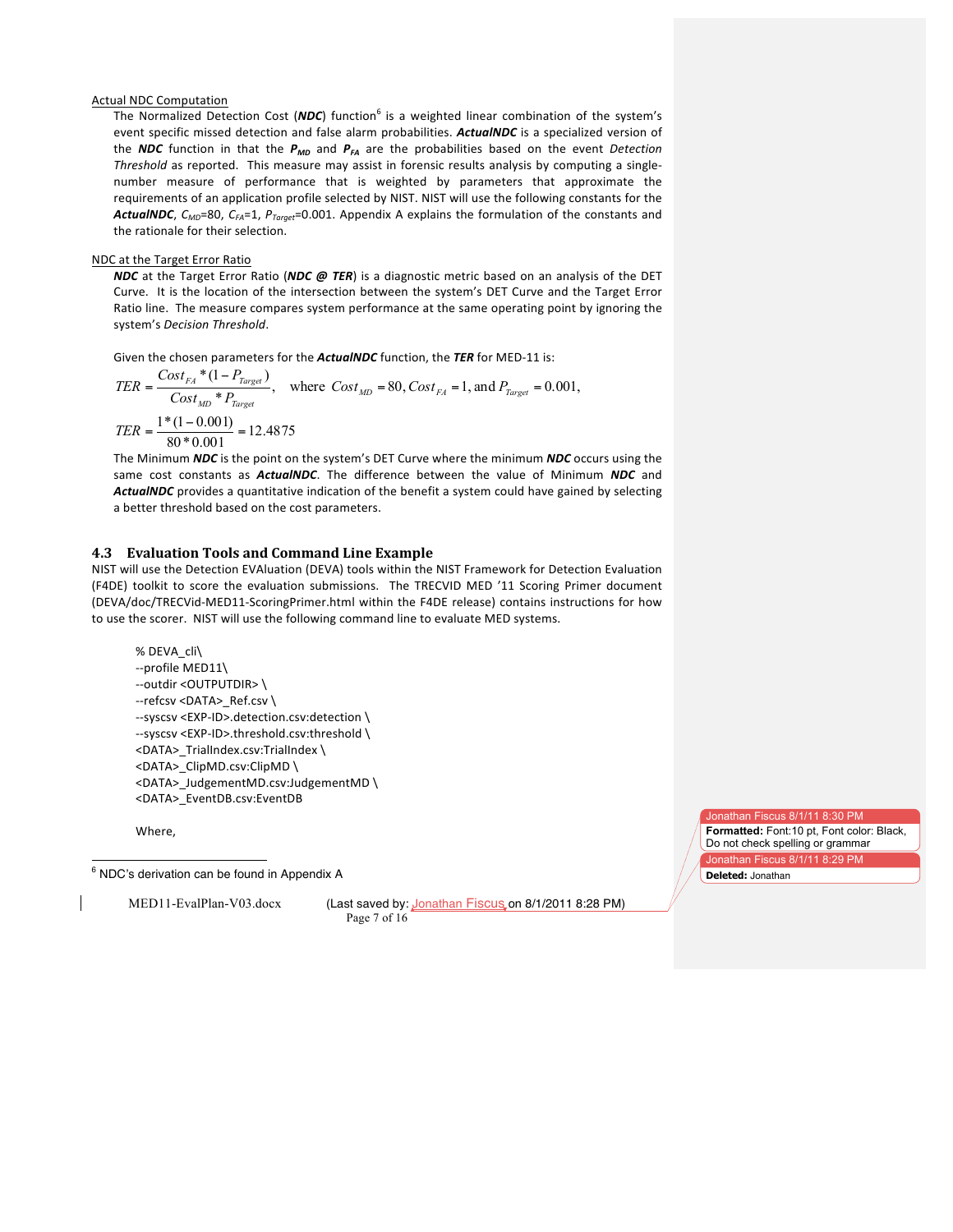- < OUTPUTDIR> is the pre-existing output directory
- <EXP-ID> is the Experimental ID defined in Appendix B
- <DATA> is the data set as defined in Appendix B

## **5 Result Submission Instructions**

Submissions will be made via ftp according to the instructions in Appendix B. In addition to the system output, a system description must be supplied for each submission.

Participants may submit up to four "runs"<sup>7</sup> of system results. One run must be designated as the primary submission and the rest as contrastive runs. The primary run is expected to yield the best performance on the blind test set based solely on experiments using the training resources. NIST will focus the cross-site analysis on the primary runs.

## **6 Schedule**

For TRECVID related schedule information please consult the main schedule on the TREVID 2011 web site http://www-nlpir.nist.gov/projects/tv2011/#schedule.

#### **7 References**

- [1] Harold W. Kuhn, "The Hungarian Method for the assignment problem", *Naval Research Logistic Quarterly*, **2**:83- 97, 1955.
- [2] Martin, A., Doddington, G., Kamm, T., Ordowski, M., Przybocki, M., "The DET Curve in Assessment of Detection Task Performance", Eurospeech 1997, pp 1895-1898.

MED11-EvalPlan-V03.docx (Last saved by: Jonathan Fiscus on 8/1/2011 8:28 PM) Page 8 of 16

Jonathan Fiscus 8/1/11 8:30 PM **Formatted:** Font:10 pt, Font color: Black,

Do not check spelling or grammar Jonathan Fiscus 8/1/11 8:29 PM **Deleted:** Jonathan

 $<sup>7</sup>$  A run in this context is a particular configuration of technology components for an ensemble of MED</sup> events. For example, the inclusion or exclusion of acoustic features would be labeled as different runs but event-dependent parameter tuning would not. Participants should use their judgment as to whether or not technology configurations warrant differentiation.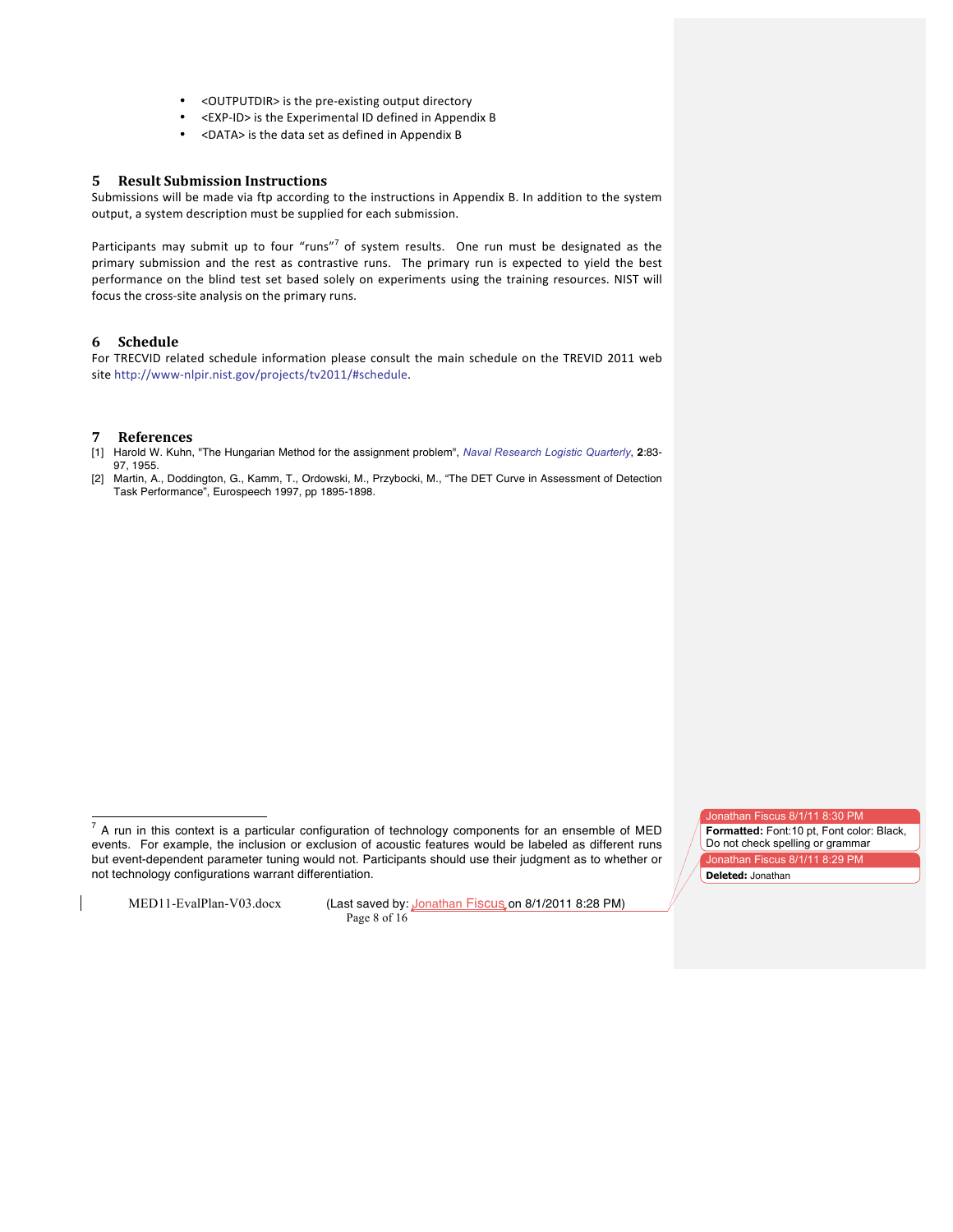## **Appendix A: Normalized Detection Cost Definition and Derivation**

Normalized Detection Cost (*NDC*) is a weighted linear combination of the system's Missed Detection and False Alarm probabilities. NDC measures the performance of a detection system in the context of an application profile using error rate estimates calculated on a test set. The application profile is an arbitrarily selected use case for the technology.  $\,N\!D\!C\,$  is defined to be:

$$
NDC(S, E) = \frac{Cost_{MD} * P_{MD}(S, E) * P_{Target} + Cost_{FA} * P_{FA}(S, E) * (1 - P_{Target})}{MINIMUM(COST_{MD} * P_{Target}, Cost_{FA} * (1 - P_{Target}))}
$$

Where

- S, the system
- $\bullet$  *E*, the event
- $P_{MD}(S, E)$ , the probability of missed detection.
- $P_{FA}(S, E)$ , the probability of a false alarm.
- $P_{\text{Toreet}}$ , the probability of a target event occurring in the context of the application profile.
- *Cost<sub>MD</sub>*, the detrimental cost to performance for a missed detection in the context of the application profile.
- *Cost<sub>FA</sub>*, the detrimental cost to performance for a false alarm in the context of the application profile.

The first two values,  $P_{MD}(S, E)$  and  $P_{FA}(S, E)$ , are calculated for the system using the test corpus<sup>8</sup>. The final three values, *P<sub>Target</sub>*, *Cost<sub>MD</sub>*, and *Cost<sub>FA</sub>*, are constants that form a numeric representation of the application profile. They are supplied by the evaluation team after considering the application space for the evaluation. The chosen values communicate to evaluation participants an optimum error tradeoff point for system tuning.

 $NDC$  is derived beginning with the cost of missing an event (  $Cost_{\overline{MD}}$  ) and the cost of falsely detecting an event ( $Cost_{FA}$ ).  $N_{MD}(S, E)$  is the number of missed detections for system  $\bm{S}$ , event  $\bm{E}$ .  $N_{FA}(S,E)$  *is* the number of false alarms for the same system and event.

$$
DelectionCost(S, E) = Cost_{MD} * N_{MD}(S, E) + Cost_{FA} * N_{FA}(S, E)
$$

To facilitate comparisons across systems and test sets, we divide Detection Cost by the number of video clips in the video collection ( $N_{\text{Trials}}$ ).

$$
DetectionCost(S, E) = \frac{Cost_{MD} * N_{MD}(S, E) + Cost_{FA} * N_{FA}(S, E)}{N_{trials}}; (1)
$$

$$
= Cost_{MD} * \frac{N_{MD}(S, E)}{N_{Trials}} + Cost_{FA} \frac{N_{FA}(S, E)}{N_{Trials}}
$$

Both ratios,  $N_{MD}(S, E)/N_{Trols}$  and  $N_{MD}(S, E)/N_{Trols}$ , convolve performance statistics with the richness of

MED11-EvalPlan-V03.docx (Last saved by: Jonathan Fiscus on 8/1/2011 8:28 PM) Page 9 of 16

<sup>&</sup>lt;sup>8</sup> *P<sub>MD</sub>*(S,E) and *P<sub>FA</sub>*(S,E) can be calculated at any threshold on the decision score space. This appendix does not address the various rules for specifying the threshold.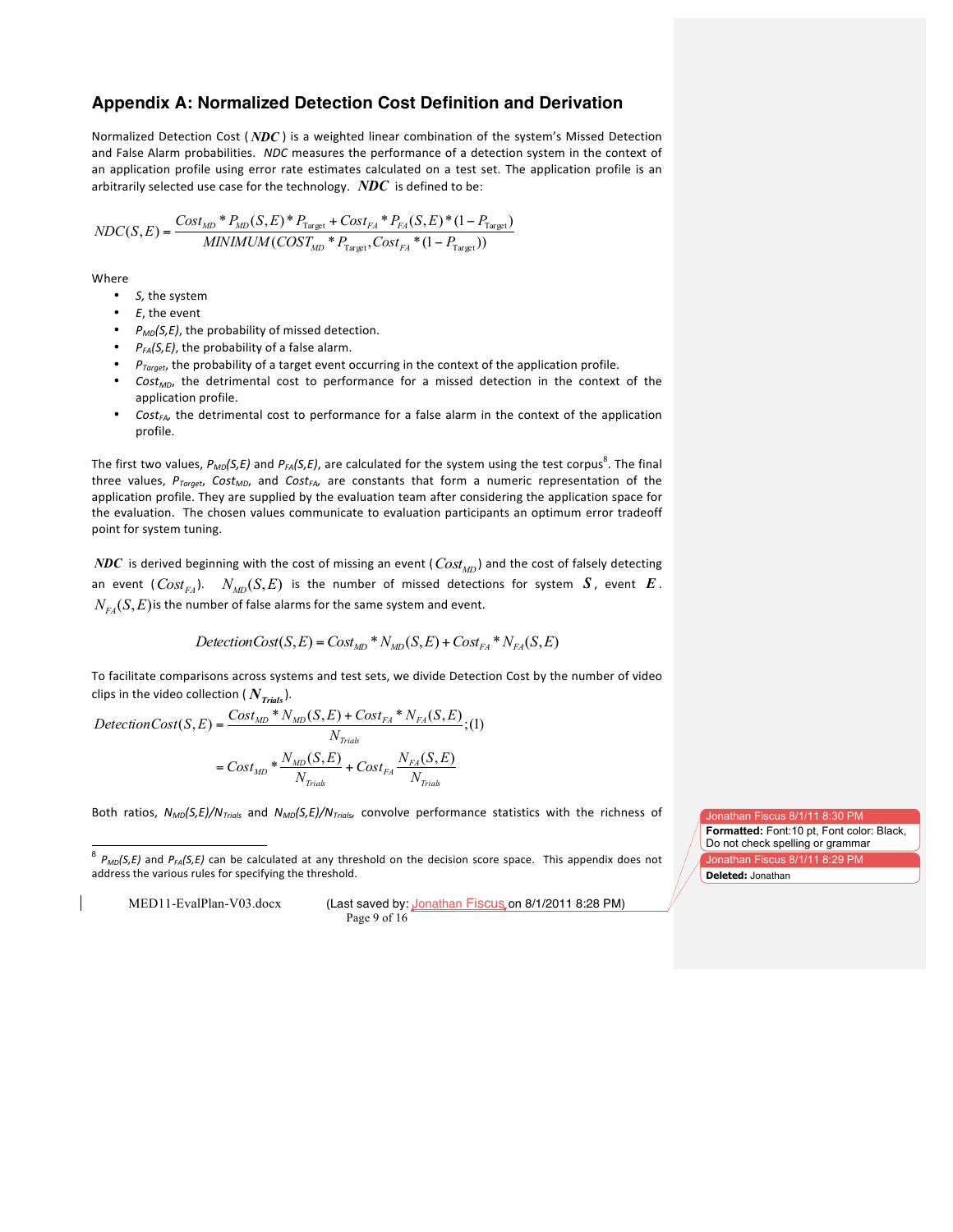events in the test set. The two can be separated by dividing by unity (*N<sub>Target</sub>(E)*, the number of targets for event *E* and  $N_{NonTarget}(E)$  the number of non-target trials for event *E*).

$$
DelectionCost(S, E) = Cost_{MD} * \frac{N_{MD}(S, E)}{N_{Target}(E)} * \frac{N_{Target}(E)}{N_{Trials}} + Cost_{FA} * \frac{N_{FA}(S, E)}{N_{NonTarget}(E)} * \frac{N_{NonTarget}(E)}{N_{Trials}}
$$
  
= Cost\_{MD} \* P\_{MD}(S, E) \* P\_{Target}(E) + Cost\_{FA} \* P\_{FA}(S, E) \* (1 - P\_{Target}(S, E))

 $P_{Target}(E)$  is the probability of a clip containing the event. This value is dependent on the event but providing this probability to a system for each event changes the definition of an event (i.e., to include probability in the event kit), which is not feasible. Instead, we replace the event-dependent prior with a single, global prior,  $P_{Target}$ , that in combination with the  $Cost_{MD}$  and  $Cost_{MD}$ reflects the characteristics of a single application profile. The modified formula becomes:

 $DetectionCost(S, E) = Cost_{MD} * P_{MD}(S, E) * P_{Target} + Cost_{FA} * P_{FA}(S, E) * (1 - P_{Target})$ 

The range of the *DetectionCost(S,E)* measure is  $[0, \infty)$ . A second normalization scales the cost to be 0 for perfect performance and 1 to be the cost of a system that provides no output (either providing no output,  $P_{MD} = 1$  and  $P_{FA} = 0$ , or declaring every clip to be an instance  $P_{MD} = 0$  and  $P_{FA} = 1$ ). The resulting formula is the Normalized Detection Cost of a system (  $NDC$  ).

$$
Norm DetectionCost(S, E) = \frac{ DetectionCostRate(S, E)}{MINIMUM(COST_{MD} * P_{Target}, Cost_{FA} * (1 - P_{Target}))}
$$

In the NDC function, the units of *Cost<sub>MD</sub>* and *Cost<sub>FA</sub>* cancel out in the equation therefore only the relative values of *Cost<sub>MD</sub>* and *Cost<sub>FA</sub>* have an impact on *NDC*.

The cost model parameters define a line in DET Curve space where the two error types contribute equally to the measured *NDC*. The line formula can be calculated by setting the components of the NDC equal to each other and solving as follows.

$$
\frac{Cost_{MD} * P_{MD} * P_{\text{Target}}}{MINIMUM(Cost_{MD} * P_{\text{Target}}, Cost_{FA} * (1 - P_{\text{Target}}))} = \frac{Cost_{FA} * P_{FA} * (1 - P_{\text{Target}})}{MINIMUM(Cost_{MD} * P_{\text{Target}}, Cost_{FA} * (1 - P_{\text{Target}}))}
$$

$$
Cost_{MD} * P_{MD} * P_{\text{Target}} = Cost_{FA} * P_{FA} * (1 - P_{\text{Target}})
$$

$$
P_{\text{MD}} = \frac{Cost_{FA} * (1 - P_{\text{Target}})}{Cost_{MD} * P_{\text{Target}}} * P_{FA}
$$

The line formula can be converted to isolate the Target Error Ratio.

$$
TER = \frac{P_{\text{MD}}}{P_{FA}} = \frac{Cost_{FA} * (1 - P_{\text{Target}})}{Cost_{MD} * P_{\text{Target}}}
$$

Since all systems, regardless of their intrinsic performance level, are expected to be optimized for the

MED11-EvalPlan-V03.docx (Last saved by: Jonathan Fiscus on 8/1/2011 8:28 PM) Page 10 of 16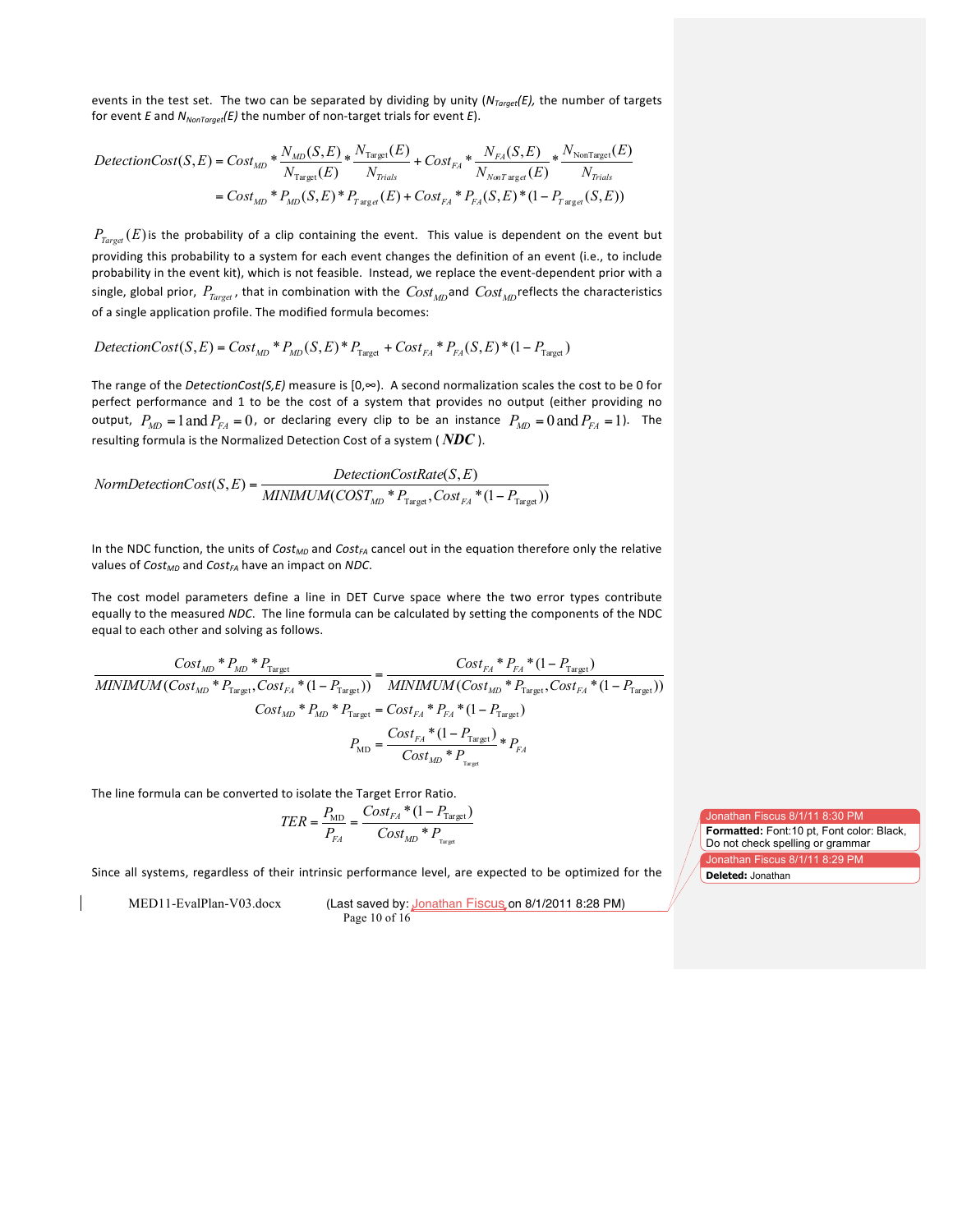cost function parameters, the most consistent location in DET Curve space to compare systems is where the DET Curve crosses the *TER* line assuming thresholds further away from the optimized point are less well tuned. The intersection of the system's DET Curve and the *TER* line defines the  $P_{MD}$  and  $P_{FA}$ values used for the *NDC* at the Target Operating Ratio (  $NDC$  @*TER*) line.

Jonathan Fiscus 8/1/11 8:30 PM

**Formatted:** Font:10 pt, Font color: Black, Do not check spelling or grammar Jonathan Fiscus 8/1/11 8:29 PM **Deleted:** Jonathan

 $\mathbf{I}$ 

MED11-EvalPlan-V03.docx (Last saved by: Jonathan Fiscus on 8/1/2011 8:28 PM) Page 11 of 16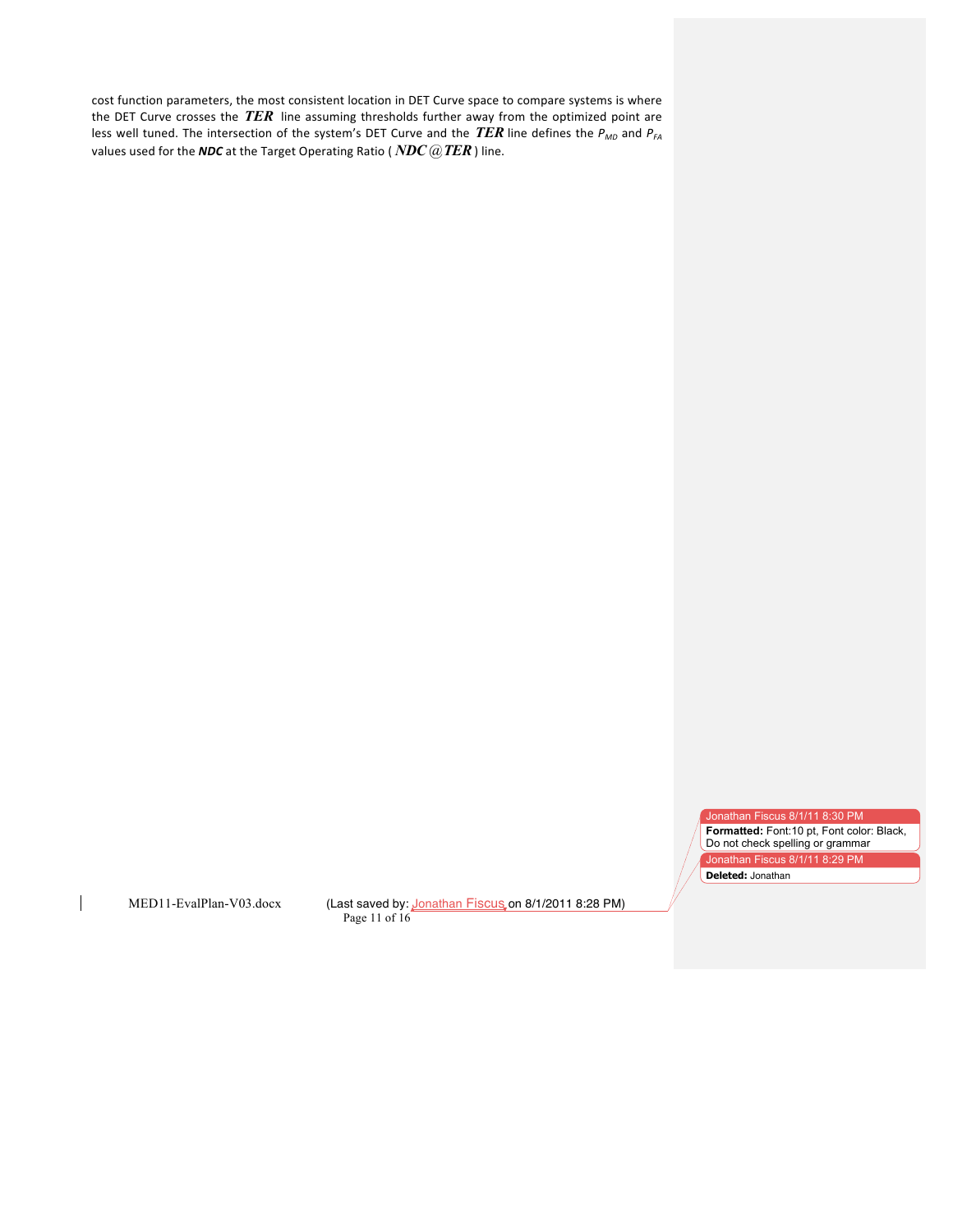# **Appendix B: Submission Instructions**

The packaging and file naming conventions for MED-11 relies on Experiment Identifiers (EXP-ID) to organize and identify the files for each evaluation condition and link the system inputs to system outputs. Since EXP-IDs may be used in multiple contexts, some fields contain default values. The following section describes the EXP-IDs to be used for the Development Transparent Subset (DEV-T) and the Development Opaque Subset (MED11TEST).

The following EBNF describes the EXP-ID structure:

EXP-ID ::= <TEAM> MED11\_<DATA>\_<MEDTYPE>\_<EAG>\_<SYSID>\_<VERSION> where,

<TEAM> ::= your Short TRECVID Team Name

<DATA> ::= either "DEVT", "MED11TEST", or "DRYRUN"

<EAG> :== either "AutoEAG" or "SemiAutoEAG" specifying the event kit processing style as defined in Section 3.

<MEDTYPE> :== either "MEDFull" or "MEDPart" as defined in Section 3.

 $<$ SYSID> ::= a site-specified string (that does not contain underscores) designating the system used.

The SYSID string must be present. It is to begin with p- for a primary system (i.e., your single best system) or with c- for any contrastive systems. For example, this string could be p-baseline or c-contrast. This field is intended to differentiate between runs for the same evaluation condition. Therefore, a different SYSID should be created for runs where any changes were made to a system.

<VERSION> ::= 1..n (with values greater than 1 indicating multiple runs of the same experiment/system)

Note: there can be only one primary system in a given submission and only one submission per TEAM.

In order to facilitate transmission to NIST and subsequent scoring, submissions must be made using the following protocol, consisting of three steps:  $(1)$  preparing a system description,  $(2)$  packaging system outputs and system descriptions, and (3) transmitting the data to NIST.

## **B.1 System Descriptions**

Documenting each system is vital to interpreting evaluation results. As such, each submitted system, (determined by unique experiment identifiers), must be accompanied by a system description with the following information:

## **Section 1 Experiment Identifier(s)**

List all the experiment IDs for which system outputs were submitted. Experiment IDs are described in further detail above.

#### *Section,2 System,Description*

A brief technical description of your system; if a contrastive test, contrast with the primary system description.

#### *Section,3 Metadata,Generation,System,Hardware,Description,and,Runtime,Computation*

MED11-EvalPlan-V03.docx (Last saved by: Jonathan Fiscus on 8/1/2011 8:28 PM) Page 12 of 16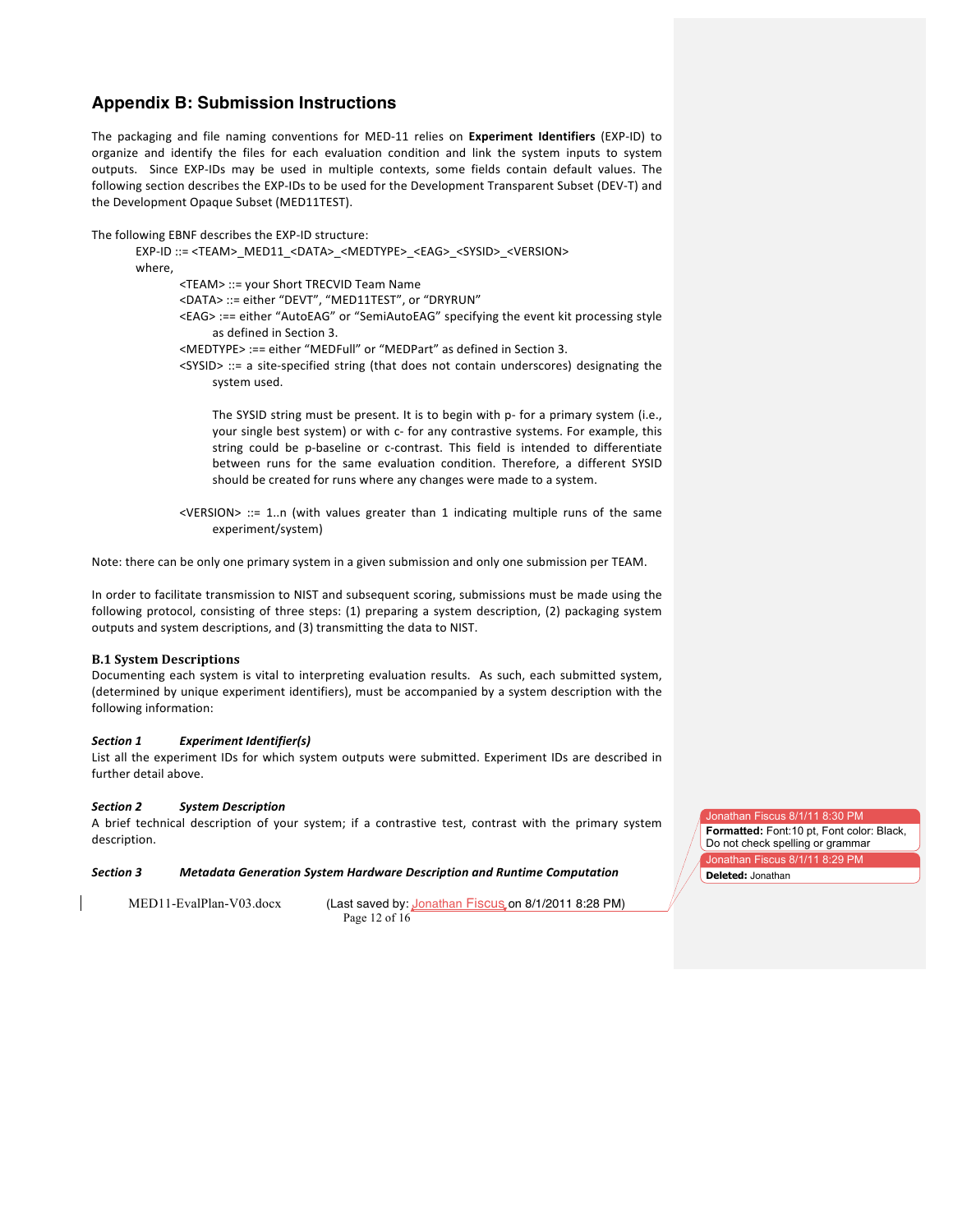Describe the hardware setup(s) to perform the metadata generation phase and the Total Processing Time (TPT). The phase may be broken down into sub-steps in which case the hardware and processing time of each sub-step must be documented.

A hardware setup is the aggregate of all computational components used to perform this phase. Examples of a system might be: a 16-node, Dual Quad Core 2.26 GHz Intel Xeon, 24GB RAM per node, with a 10TB Data Server.

TPT is the wall clock time (in hours) used to complete this phase, including I/O, from start to finish. The processing time for parallelized sub-steps adds to TPT as a single step. The processing time for metadata "shared" across sites, e.g., speech transcription, person tracking, etc. (including time used to incorporated data into the metadata store) adds to TPT as a sub-step.

#### **Section 4 Event Agent Execution Hardware Description**

Describes the computing hardware used for executing the event agent(s).

The hardware setup is the aggregate of all computational components used to perform this phase. This hardware platform must be limited to a COTS standard personal computing platform.

#### *Section,5 Training data,and,knowledge,sources*

Lists the resources used for system training, development, and runtime knowledge sources beyond the provided MED corpora.

#### *Section,6 References*

A list of pertinent references.

#### **B.2 Packaging Submissions**

All system output submissions must be formatted according to the following directory structure: output/<EXP-ID>/<EXP-ID>.txt

output/<EXP-ID>/<EXP-ID>.detection.csv output/<EXP-ID>/<EXP-ID>.threshold.csv

where,

EXP-ID is the experiment identifier as described in Section B.1, <EXP-ID>.txt is the system description file as specified above (Section B.2), <EXP-ID>.detection.csv is the CSV-formatted system output file containing the detection scores for each TrialID (see Section 2.2.2). <EXP-ID>.threshold.csv is the CSV-formatted system output file containing the detection thresholds and processing speed measurements (see Section 2.2.2)

## **B.3 Validating the Submission**

The F4DE distribution contains a submission checker that validates the submission both at a syntactic and semantic level. Participants should check their submission prior to sending it to NIST. NIST will reject submissions that do not pass validation. The TRECVID MED '11 Scoring Primer document (DEVA/doc/TRECVid-MED11-ScoringPrimer.html within the F4DE release) contains instructions for how to use the validator. NIST will use the following command line to validate MED submission files.

MED11-EvalPlan-V03.docx (Last saved by: Jonathan Fiscus on 8/1/2011 8:28 PM) Page 13 of 16

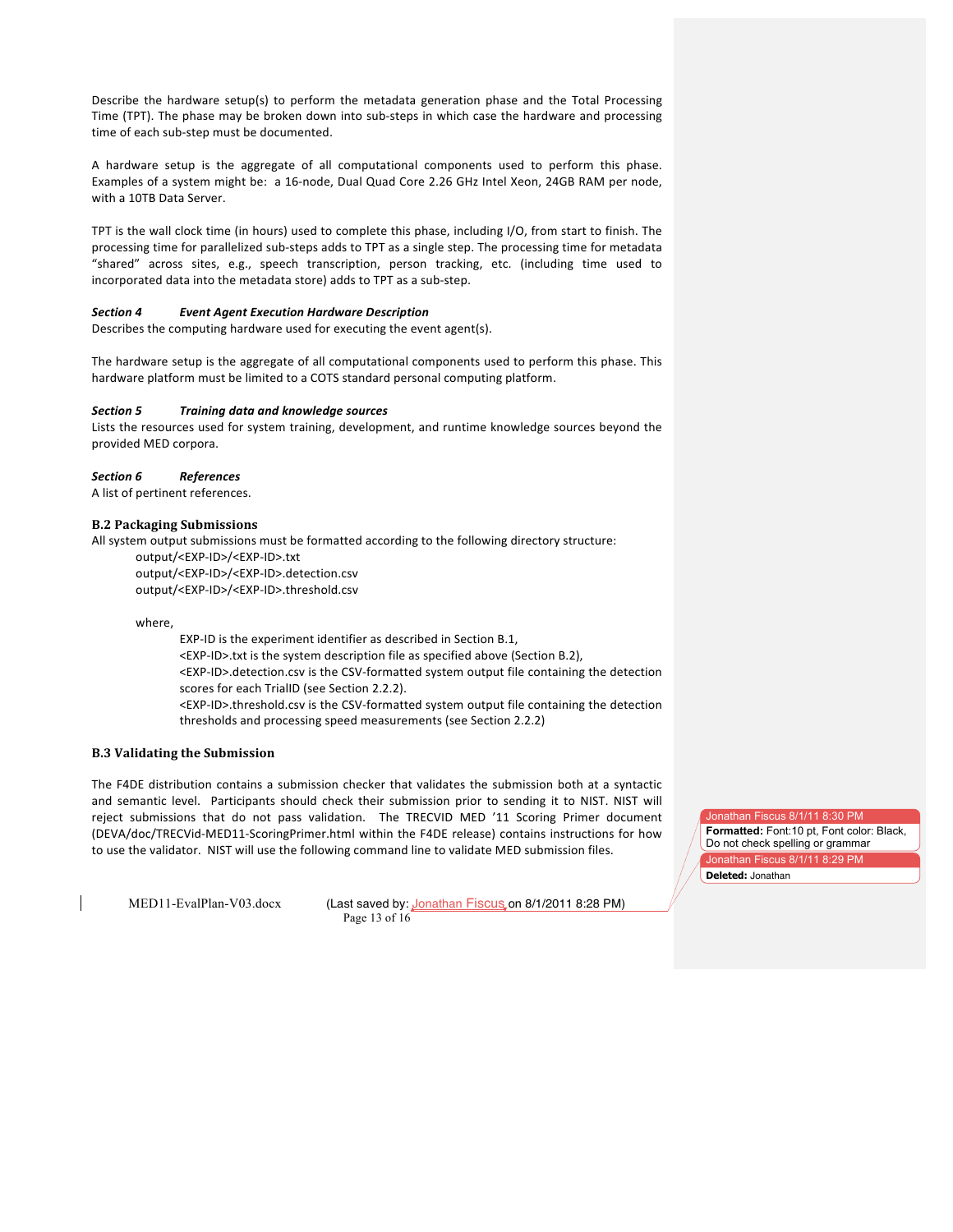%TV11MED-SubmissionChecker --TrialIndex <DATA>\_TrialIndex.csv \ MED11\_testTEAM\_DRYRUN\_2.tar.bz2

#### **B.4 Transmitting Submissions**

To prepare your submission, first create the previously described file/directory structure. This structure may contain the output of multiple experiments, although you are free to submit one experiment at a time if you prefer. The following instructions assume that you are using the UNIX operating system. If you do not have access to UNIX utilities or ftp, please contact NIST to make alternate arrangements.

First, change directory to the parent directory of your "output/" directory. Next, type the following command:

tar -cvf - ./output | gzip > MED11\_<TEAM>\_<DATA>\_<SUB-NUM>.tgz where. <TEAM> and <DATA> and are the same as defined above. <SUB-NUM> is an integer 1 to n, where 1 identifies your first submission, 2 your second, etc.

Note that only the latest submission will be used for scoring, but a submission file can contain multiple EXPID as long as there is only one primary one. If there is only one EXPID, it must be the primary one.

This command creates a single tar/gzip file containing all of your results. After shipment to NIST (in the next step), NIST will validate your submission with a syntactic and semantic validator. The tool will be added to the evaluation tool suite so that sites can validate their submissions prior to shipment. More information about the submission validator will be supplied at a later date.

Next, ftp to jaguar.ncsl.nist.gov giving the username 'anonymous' and (if requested) your e-mail address as the password. After you are logged in, issue the following set of commands, (the prompt will be 'ftp>'):%

ftp> cd incoming ftp> binary ftp> put MED11\_<TEAM>\_<DATA>\_ <SUB-NUM>.tgz ftp> quit

Note that because the "incoming" ftp directory (where you just ftp'd your submission) is write protected, you will not be able to overwrite any existing file by the same name (you will get an error message if you try), and you will not be able to list the incoming directory (i.e., with the "ls" or "dir" commands). Please note whether you get any error messages from the ftp process when you execute the ftp commands stated above and report them to NIST.

The last thing you need to do is send an e-mail message to brian.antonishek@nist.gov, jfiscus@nist.gov, and martial@nist.gov to notify NIST of your submission. The following information should be included in your email:

- the name of your submission file,
- the file size,
- a listing of each of your submitted experiment IDs.

Please submit your files in time for us to deal with any transmission errors that might occur well before the due date if possible. Note that submissions received after the stated due dates for any reason will be

MED11-EvalPlan-V03.docx (Last saved by: Jonathan Fiscus on 8/1/2011 8:28 PM) Page 14 of 16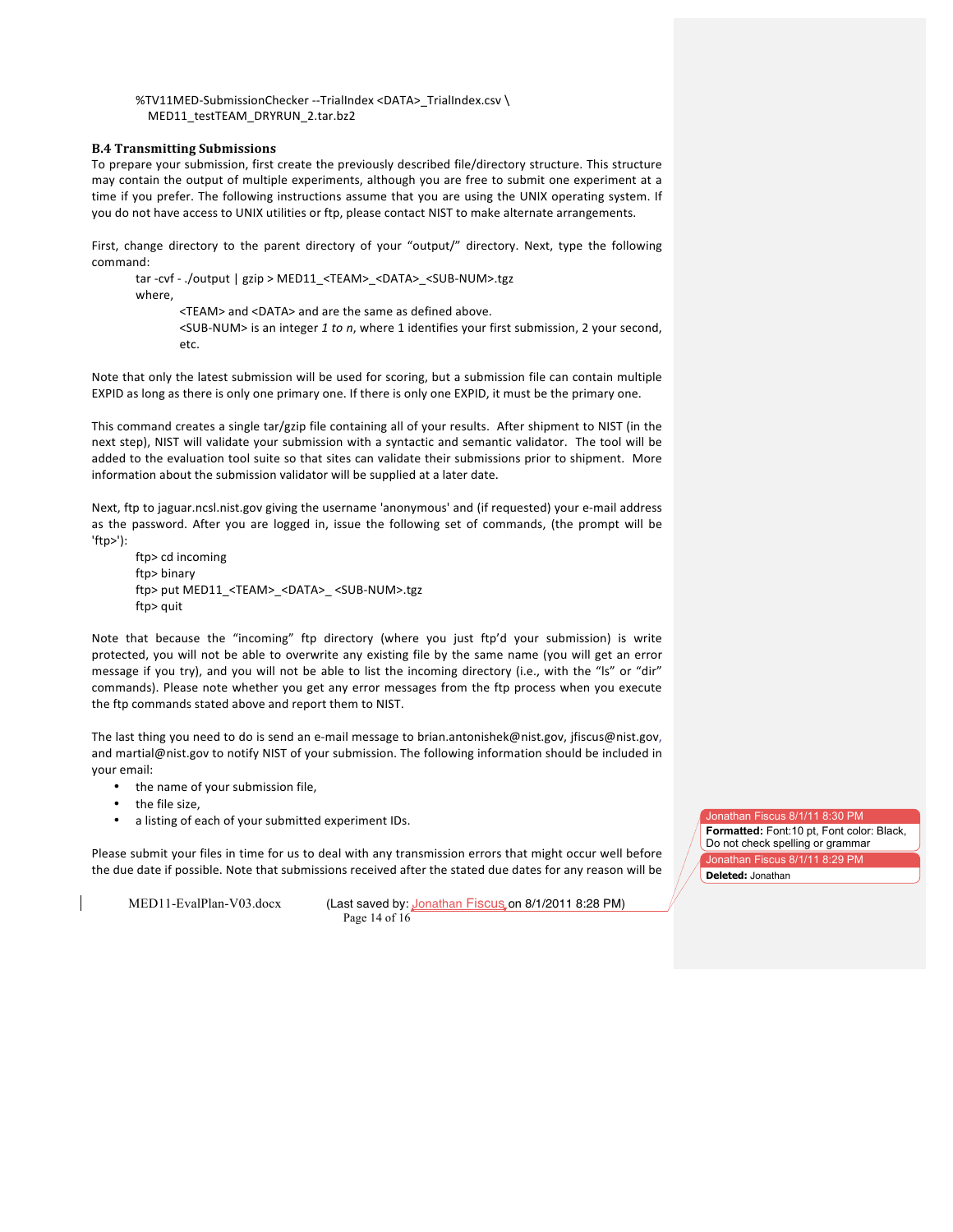marked late.

Jonathan Fiscus 8/1/11 8:30 PM

**Formatted:** Font:10 pt, Font color: Black, Do not check spelling or grammar Jonathan Fiscus 8/1/11 8:29 PM **Deleted:** Jonathan

 $\overline{1}$ 

MED11-EvalPlan-V03.docx (Last saved by: Jonathan Fiscus on 8/1/2011 8:28 PM) Page 15 of 16